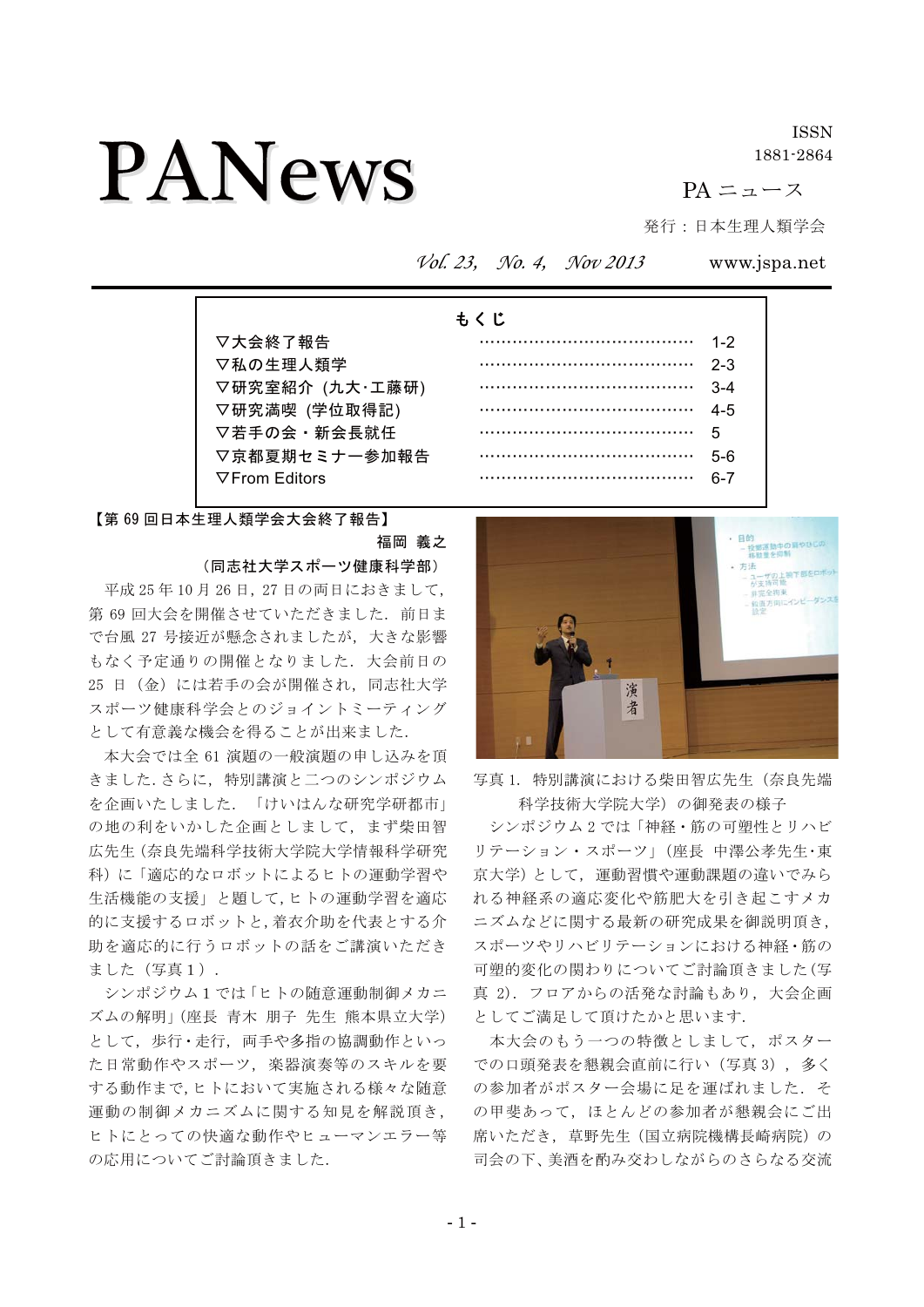の場となりました(写真4). また、今大会では企業 展示が 14 社と、多くの企業から出展していただき (写真5)、機器展示にもご満足頂けたかと存じま 寸.



写真2 シンポジウムでの総合計論



写真3 ポスター会場での発表と計論



写真4 多くの参加者で賑わった懇親会々場

二日間の短い大会期間ではありましたが、古都 京都、収穫の秋にふさわしい実り多い時間を過ご して頂けたと自負いたしています。本大会の開催 に関してご協力とご支援を賜りました全ての皆様 にこの場をお借りしまして厚く感謝申し上げます. 次大会の九州大学にてお目にかかれますことを楽 しみにしております.



写真 5 機器展示会場

## 【私の生理人類学】

## 日本生理人類学会々長 勝浦 哲夫 (千葉大学大学院工学研究科)

最初に生理人類学という言葉を聞いたのはいつ のことだろうか。具体的に聞いたのは後で述べる ようにずっと先のことになるが、生理人類学の姿 をおぼろげながら垣間見たのは1968年に母校であ る九州芸術工科大学に入学し、佐藤方彦教授にお 目にかかったときである.

佐藤先生は工業設計学科人間工学教室(講座)の 教授であり、私たち第1期生の担任でもあった. 佐藤先生は当時35歳で若々しく颯爽としていたこ とを今でも覚えている. 人間工学教室が開講して いた専門科目には、人間工学概論、働熊学、働熊 学実習, 知覚構成論, 人間行動論·演習, 生機構 学·演習、環境生理学、環境生理学実習、キネシ オロジー、キネシオロジー実習、人類生態学・実 習. 人間工学検査法. 生体学・生体計測の13科目 があった. 今、振り返ってみると何とも贅沢なカ リキュラムであったと思う. これらの授業のほと んどを佐藤方彦先生と助教授の佐藤陽彦先生が担 当されていた、この他、石井勝先生、坂手照憲先 生が助手としておられ、実習、演習でお世話にな った. また、非常勤講師として時實利彦先生, 篠 崎信男先生, 朝比奈一男先生, 近藤四郎先生, 鈴 木継美先生, 渡辺直経先生, 渡辺仁先生, 柳瀬敏 幸先生、香原志勢先生などの蒼々たる方が来られ ていた. その当時は生理人類学という言葉は知ら なかったが、これらの授業を通じて生理人類学を 学ぶことが出来たのではないかと思っている.

特に我が国における生理人類学の始祖ともいう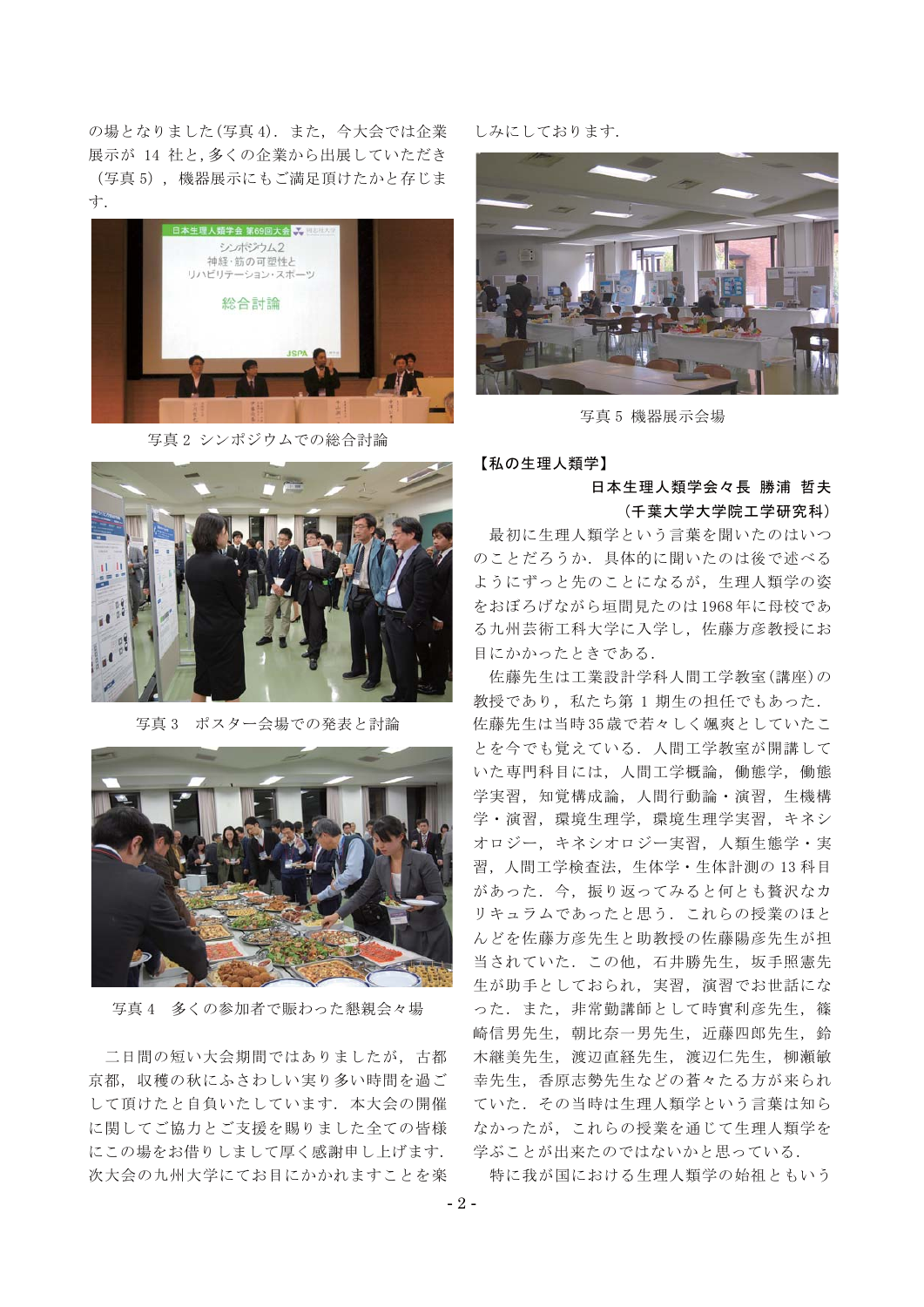べき時實利彦先生の講義を直接お聞きする機会に 恵まれたことは贅沢の極みであった。時實先生は 脳の話をされた、脳細胞を壊さないためには、よ く眠ること、酒を飲むこと、歌い踊ること、勝負 すること、仕事をやり遂げた喜びを味わうことが 必要であると説かれた、おおれね出来そうなこと であったので安心したことを覚えている。時實先 生ご逝去の悲報は、私たちが長崎県壱岐で海女の 生理人類学的調査をしているときに伝えられた. 1973年8月3日のことであった. その時の佐藤方 彦先生の落胆した様子は今でもはっきり覚えてい る. 時實先生の早過ぎる死 (享年63歳)は日本の. そして世界の生理人類学の発展にとって大きな損 失であり大変残念なことであった、時實先生のお 名前を冠した国際時實生理人類学賞が本学会に制 定されたことはそういう意味で大変意義深いこと と思っている.

さて、生理人類学を具体的に知ったのは、私が 九州芸術工科大学で助手をしていた頃のことであ る. その当時, 日本人類学会の中で生理人類学的 な研究活動が行なわれていた.1977年10月の人類 学会理事会に「生理人類学分科会」設立の申請が 菊池安行先生(日本人類学会理事,同分科会設立世 話人代表)から出された. しかし、審議未了で分科 会の設立は幸か不幸か認められなかった。そうし た中にあって、1978年11月9-10日に新潟大学で 開催された第32回日本人類学会·日本民族学会連 合大会の恐らく前日(11月8日)に、佐藤方彦先生 を中心とする日本人類学会会員有志51名が結集し, 生理人類学懇話会が設立された。これが現在の日 本生理人類学会の母体である. 私も51名の末席を けがしていたことは大変光栄なことと思っている. それから35年の歳月が流れ、生理人類学会は着実 に成長し進化してきているように思う.

生理人類学は,「ヒトを科学する学問(Science of Man)」である人類学の中にあって、「生理機能から ヒトの特性を研究する人類学」である. 生理機能 の測定は骨や化石からでは不可能であり、自ずと 「生きているヒト」が研究の対象となる. こうし た生理人類学の特性から、現代文明に生きる人間 の人類学ということもできる。人類学ではヒトの 「進化」,「適応」,「変異」が重要なキーワードで ある。生理人類学でヒトの進化を直接的に測定す ることは困難であるが、常に進化についても思い を巡らすことが必要である。また、ヒトの単一の

生理機能を捉えるのではなく、複数の生理機能を 同時に測定し、ヒトを総体として、さらには集団 として捉えることが生理人類学では重要であると 思う.

ヒトは謎に満ちている。ヒトを研究することに 興味は尽きない. 時實利彦先生の享年と同じ年に なったことに愕然としつつ、これからも生理人類 学の研究に邁進したいと考えている今日この頃で ある.

## 【研究室紹介(九州大学大学院·工藤奨研究室)】

## 工藤奨

## (九州大学大学院工学研究院)

2012年4月、14年間お世話になった芝浦工業大 学から九州大学大学院工学研究院に移り, 新たに生 体機能工学研究室を立ち上げました. 日本生理人類 学会で九州大学というと大橋キャンパスというイ メージかも知れませんが、伊都キャンパスもありま す. 自然がたくさんでとても癒されるキャンパスで す. 学部生は工学部機械航空工学科の学生が配属さ れるのですが、大学院生は工学府機械工学専攻とシ ステム生命工学府の二つの学府から私の研究室に 入ることができます. 現在、研究室のメンバーは, 私,世良俊博准教授,中嶋和弘助教,技術職員2名, 博士2名, 修士9名, 学部6名です. 私の研究室で は、ヒト、動物、細胞、タンパク質、遺伝子等の各 階層を対象とし、様々な環境に対する応答を調べて います. 細胞レベル以下では力学環境に対する細胞 やタンパク質応答を研究しています(写真6).



## 写真 6. 研究機材の一例

日本生理人類学会に入会するまでは細胞のみの 研究だったのですが、本学会に入会し研究の幅を広 くする必要性を感じました. 佐藤方彦前会長のお言 葉を今も覚えているのですが、"学問というものを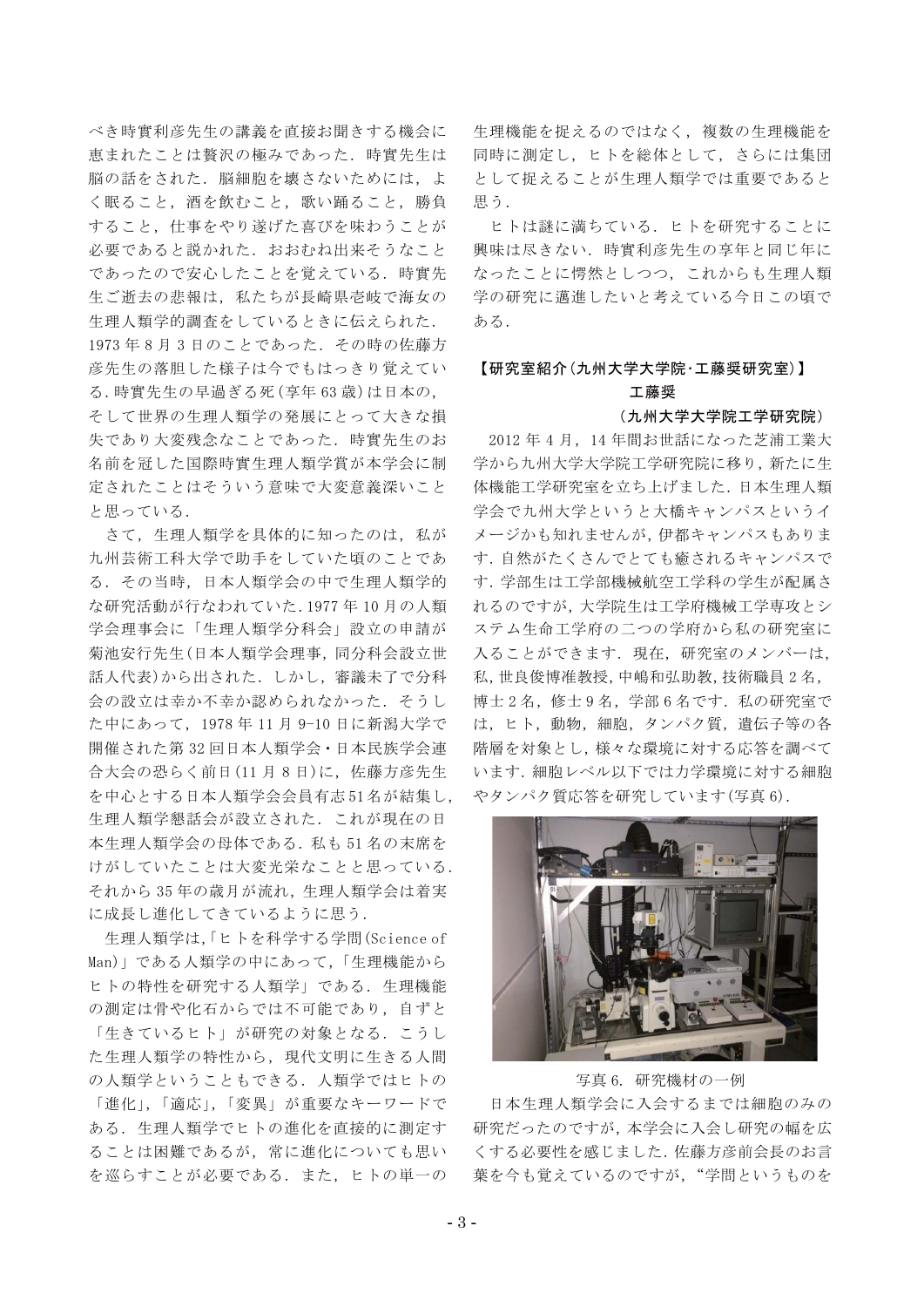深くするには広くしないと深まらないよ"... 深い, あまりにも深いお言葉で、当時 30代だった私には その言葉の意味は分かったのですが、実際の感覚と してはよくわかりませんでした. 一つの視点だけで ある問題を解決しようとすると、どうしても重箱の 隅をつつくような研究に陥りがちです. 違う視点か ら見てみると意外に解決策があったり、本質的な解 決に近づくのが早い? という感じがしてきていま す. 学生諸君には専門の勉強は必要で、じっくりと 一つのことを深めることが必要だと思います. ただ, 同時に見識を広げる努力も必要な気がします. 私自 身未だに勉強することが多く、先は遠いなぁと感じ ています. ただ、知らなかった世界を知ることがで きるというのは研究者として、すごくワクワクする ことが多いのも事実です. 学生さんにも是非そんな ワクワク感を感じて欲しいと思っています.

研究室の学生には基本的には自分で物事を考え る癖をつけさせるように気をつけています. 研究者 としてだけでなく、どこに行っても一番大切な能力 だと思います. 失敗しても、失敗から一つでもいい ので、次につながる解決策を何か見つけてくれれば と思っています. 失敗が糧となり、いつか成功する はずです. 若いうちは、専門が多少違っても環境に 適応する能力が高いので、殻に閉じこもってないで, 一歩外へ踏み出す勇気を大切にしてほしいなと思 い研究室を運営しています。研究室での生活は、お そらくどこでも一緒だと思いますが、実験、調べ物, ゼミでの発表、後輩の面倒を見る(かなり重要)な どなどです. あとは、飲み会もよく?やっている方 だと思います. 夏休みは研究室旅行で学生とワイワ イとする感じです. 今年は球磨川のラフティングで, 昼は大量に球磨川の水を飲み(写真 7),夜は大量に 酒を飲みました. 研究室では、こんなことやりたい, あんなことやりたいなど、やる気のある学生を募集 しています. 研究テーマは、いくつか制限はありま すが、基本的には学生が自ら考えてテーマを見つけ るということにしています. もちろんテーマを見つ ける過程では、私自身も一緒に考えます。研究成果 は、頑張ればおそらくついてくるはずです. 機械が 専門の学生は工学府機械工学専攻から,機械が専門 でなくてもシステム生命科学府から研究室へ入る ことが可能ですので、やる気のある学生で今までと 違った世界で頑張りたい!と思った学生は是非,生 体機能工学研究室にきてください.



写真 7. 球磨川にて

【研究満喫(学位取得記)】

# 向江 秀之 (豊田中央研究所)

本年9月に, 九州大学にて学位(芸術工学)を取得 しました. 指導教官の安河内朗教授をはじめ、本学 会の先生方のご指導のおかげと感謝しております.

さて、学位の取得を志したのは 7~8年前になり ます. 当初は論文博士を考えていましたが、仕事の 多忙さを言い訳に、論文作成のための実験に着手せ ず、「もやもや」した日々を過ごしていました.

しかし、このままではいけないと思い、社会人博 士課程に入学し、学費というプレッシャーを自分自 身にかけることにしました. 3年分でカローラ1台 買えます. 学位を早く取得すればその分お安く済み ます. あぁ早く取得したい!

ところが入学半年後、私の異動に伴い、研究テー マの実施が困難になる危機を迎えました. 学位の取 得が遅れる…どうなることやら…「もやもや」状態 に逆戻りです.

その後, 気分を落ち着けて異動先の実験室を見る と、実験に使えそうな装置(お宝)があるではない ですか!災い転じて福とはこの事と思いました. 早 速, 研究テーマを修正し、お宝を駆使して実験を行 いました. その結果は本学会にて発表させて頂き, 幸運なことにアラフィフながら、第66回大会にて (若手対象の)優秀発表賞を頂きました. 長崎大会· 草野大会長ありがとうございました. 次は優秀論文 賞を目指します!

なお私の会社では、仕事と自身の研究を上手くオ ーバーラップさせて、入社後に学位を取得する方が 多くいます. 私の場合も、コソコソやらずに、研究 内容を上司や同僚に理解して頂き、特許などの成果 も出すことで支援してもらえるよう心がけました. その結果、実験等が比較的スムーズに行うことが出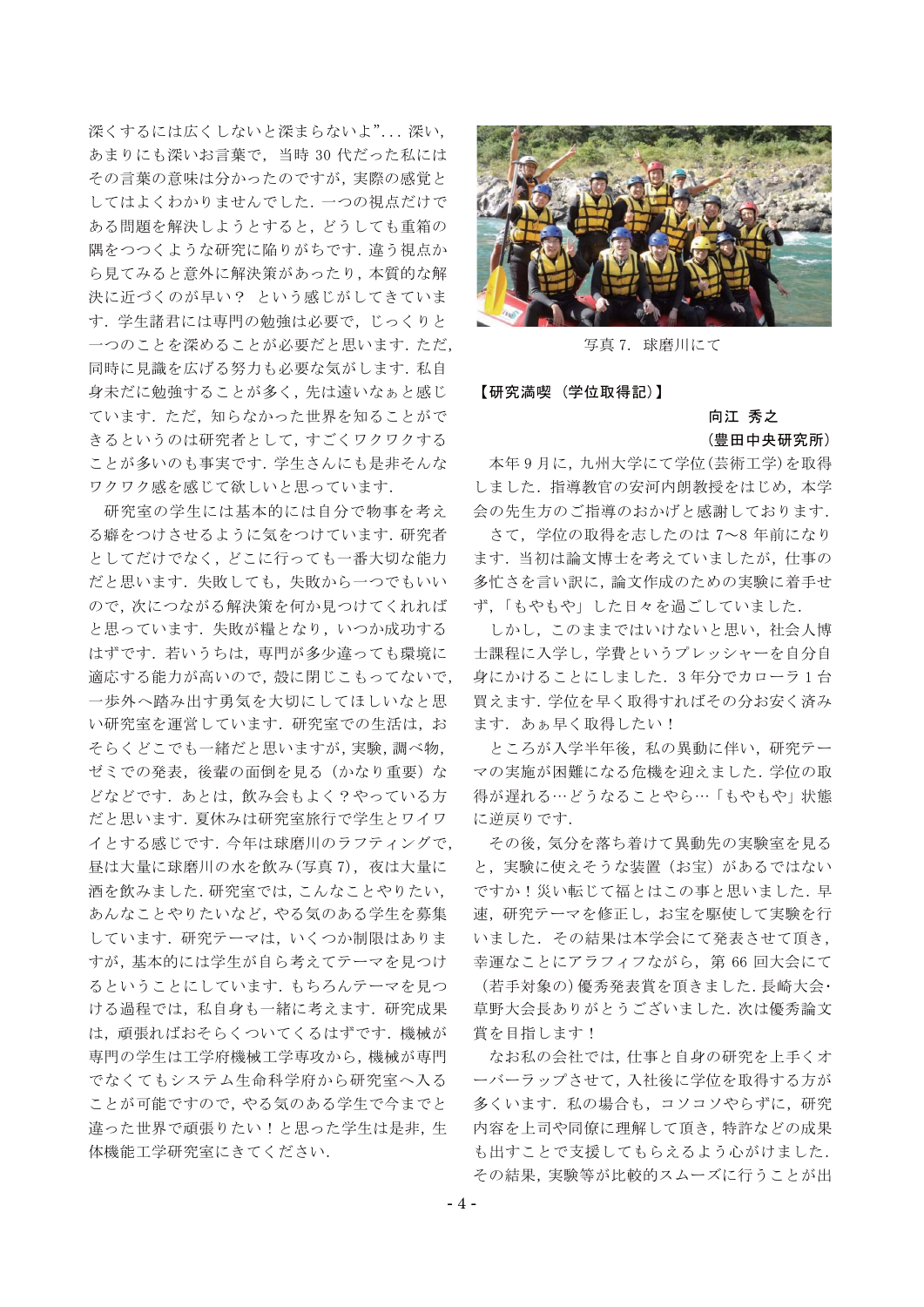来、同僚の皆様に心より感謝しています.

また休日は、実験データの解析や論文作成に当て たいのですが、それでは家庭崩壊になってしまうた め、「土曜は家族サービスの日!」と決め、メリハ リをつけるようにしました. おかげで妻や子供から の暖かい視線を受けて研究に取り組むことが出来 ました.

私の場合, 学位の取得により給与が増える訳では 無いのですが、研究者としてのけじめをつけた気が します. また1人では研究が進みませんので、周り の協力が得られるよう、日頃の心掛けが大事である ことを実感しました. この私の経験が、学位取得な どで「もやもや」している方の参考になれば幸いで 寸.

## 【若手の会会長就任の挨拶】

## 日本生理人類学会における若手研究者の現状と動向 若手の会 会長 本井 碧

#### (九州大学大学院統合新領域学府)

この度, 若手の会会長の任を賜りました, 九州大 学の本井碧と申します. ご挨拶の機会を頂き有難う ございます.

若手の会は私で八代目を数えます. これまで若手 の会々長を務められた先輩方は、現在も日本生理人 類学会の中核を担う素晴らしい先生方ばかりです. この任を仰せつかったことは有難く, 身の引き締ま る思いです.

若手の会々長職を拝命して以来、多くの先生方か らご意見を頂き、また私自身も過去二年間九州幹事 として携わった経験から、今後の会の運営の方針に ついて考えて参りました.

若手の会の機能の一つは、他分野との連携である と考えます. 高橋隆宜前若手の会々長(現・千葉大 学 PD) 以前より、他分野の気鋭の研究者を招き議 論を交わす若手研究者発表会は、若手にとっては知 識を深め、研究の意欲向上に繋がる貴重な機会とし て定着しています. この流れを断ち切らぬよう, 今 後も継続して他分野の研究者からの招聘等を行い, 更に二年後に控える第12回ICPAを盛り上げるべく、 海外の若手研究者との交流も模索して参りたいと 考えております.

もう一つは、企業との連携です. 日本生理人類学 会若手の会の特徴として、主体が博士課程以下の学 生であることが挙げられます. これは他学会にはな い特色と言えます. つまり、企業の動向及び研究成

果を実社会へ還元することへの関心が高く、一方で 就職によって学会から離れる会員が多いのが現状 です. 従ってこの若手会員のニーズに応える企画を より強化していく必要があります. これにより、単 に参加者を増やすだけに留まらず、一度アカデミア を離れた若手会員が若手の会を通じて、再び生理人 類学会に戻れるような流れを作る一助にならない かと考えております. 加えて、会員同士の横のつな がりを一層強化していくことも重要です. 現在,若 手会員は年二回の研究発表会と夏期セミナーによ って、交流を深めてきました. さらに SNS やホーム ページ等の活用により、さらにその輪を広げ濃密な ものに出来ればと考えております。 その際は是非, 若手の皆様にもご協力お願い致します.

新しい若手の会役員共々,不行き届きな点も多々 あるかと存じますが、与えられた責務を果たすべく 努力する所存です. どうぞご指導ご鞭撻の程, 何卒 宜しくお願い申し上げます.

#### 【京都夏期セミナー参加報告①】

## 柗本 吏子

## (九州大学大学院統合新領域学府)

今回は2回目の参加になります。初日は、神戸芸 術工科大学の古賀先生と近畿大学の甲田先生によ る特別講義から、ショートプレゼンテーション, ポ スター発表という流れではじまりました(写真 8). ポスター発表の時には、どのポスターにも 2~3人 ほどの人が集まり,発表者に向けて自身の疑問をぶ つけていました. 今回私はポスター発表をさせてい ただいたのですが、多くの方にご質問、意見をいた だき、自身だけでは気づけていなかった問題点, 新 しい知見などを得ることができました. 唯一心残り だったのが、ほかの発表者の方のポスターをじっく りとみることができなかったことです.

若手の会進行のワークショップでは、グループ内 のメンバーの研究を生かした研究テーマを一つ決 定し発表するという内容でした. ワークショップと いう軽い雰囲気の中だったため、今まで話したこと のない人とでも気軽に話すことができました. 実際. グループを作って話し合いを始めると, 私の所属し ていたグループはもちろんのこと、ほかのグループ もすぐに活発な討論が始まり、その中で先生方や博 士課程の方々からのアドバイスも飛び交い始め、そ のうち同じテーブルに座っていても大声でしゃべ らなければ班員に伝えることができないくらい白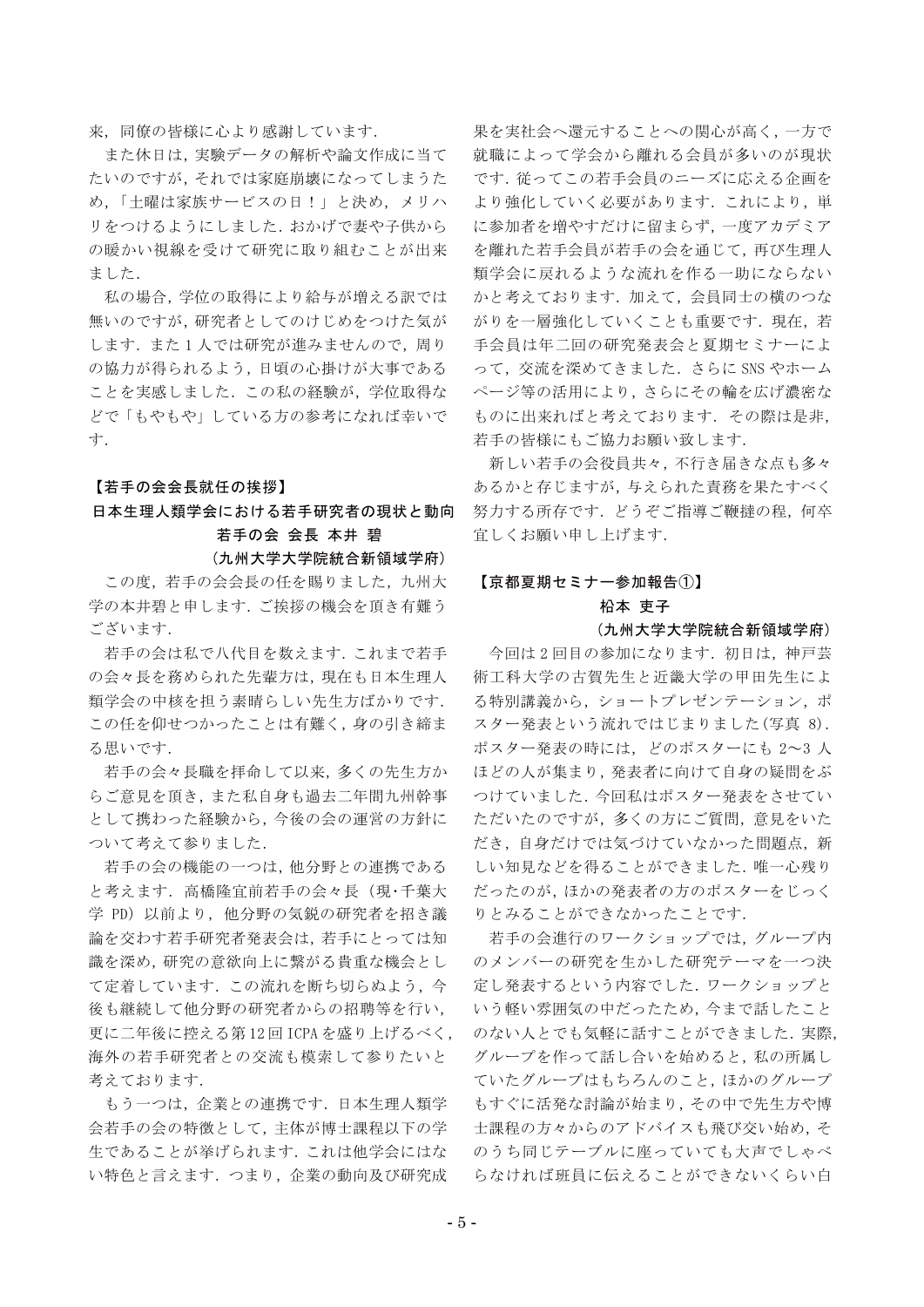熱した議論を交わすことができました.



写真 8. 神戸芸術工科大学·古賀俊策教授による 特別講義の様子

昨年も今年もそうですが、他大学の方とお話しす ることで自分の研究に対するモチベーションも上 がっていき、学部生が学会に参加する前に、自大学 以外の人の前で発表して学会の流れをつかみ、また その後の交流を広げていくのに、この夏期セミナー ほど最適なものはないと思います. これからももっ と、このような集まりが開かれればと思いました.

# 【京都夏期セミナー参加報告②】

## 村上 達郎

## (千葉大学大学院工学研究科)

同じ大学内でも、学年や研究室が違えばどんな研 究をしているのか知る機会がなかなかなく、今回の 夏期セミナーで、他校の研究はもちろんの事、同じ 大学の研究についても知ることが出来た良い機会 でした、各学校の特色が出ていて非常に面白かった です.

1日目の研究発表では、口頭発表だけでなくポス ター発表を行うことで研究についての議論が深ま り、発表者同士の議論も積極的に行われていたので、 来年参加する際は私も発表しようと思いました. 今 後の自分の研究を見直すことができ、同世代の仲間 と互いに刺激し合えてよかったと思います.

若手の会は催しが楽しく、それまでの緊張もほぐ れ、初対面の方との距離も近づきました、他校の方 と先生を交えてグループワークをすることで、お互 いの研究内容や学校のことなどを詳しく知ること が出来ました. グループメンバーの研究テーマを取 り入れて研究内容を即興で考えるというものでし

たが、固くなりすぎず班の人と協力して冗談半分で 考えたテーマを熱く語る楽しい時間でした. 普段一 人で研究計画を立てるよりも柔軟に発想出来たの かもしれないです.

2日目の講習会では、生理データの計測というこ とでフーリエ変換の実践的な活用法を学ぶことが 出来ました. 私は過去に学んだことがあったのです が、解釈の仕方が非常にわかりやすくて聞きやすか ったです. 実験でどう活用するか. という部分を説 明していただいたので具体的にイメージしやすか ったです. ウインドウ関数などの説明は自分も理解 不足なことを確認出来るわかりやすい説明でした.

今回のセミナーを通して、学会発表の場ではなか なか出来ないような、より親密な交流が出来たので はないかと思いました. 2日間とても勉強になるセ ミナーでした、企画していただき、ありがとうござ いました.

## from Editors

- ▽ニュータイプの記事をデリバリーすることがで きました. まず、「私の生理人類学」を勝浦会長 に、そして昨年4月に九州大学大学院工学研究院 に着任された、工藤奨教授に研究室紹介を書い て頂きました. 大変気さくな工藤先生の研究室 が今後も大きく発展して行くことを信じてやみ ません. また、豊田中央研究所の向江秀之さんに は、社会人大学院生として博士学位を取得され るまでの心の葛藤をありのままに執筆して頂き ました. ステップアップされた向江秀之博士の 益々のご発展を期待します. また、若手の会新会 長の本井碧さん (九州大学大学院生), 京都夏期 セミナー参加者の柗本吏子さん (九州大学大学院 生), 村上達郎さん (千葉大学大学院生)にも御 寄稿を賜りました. この場を借りて厚く御礼申 し上げます (安陪).
- ▽今号は「私の生理人類学」と題しまして、生理人 類学に関する思い出や観念を本学会会長の勝浦 先生へご無理をお願いし、ご執筆いただきました. 勝浦先生には、この場を借りて感謝致します. 今 後も本学会副会長や理事の先生方にも同様のご 寄稿をお願いし、各先生方の生理人類学に関する 観念等を会員の皆様へお伝えしたいと思います. また,研究室紹介をご執筆いただきました九州大 学の工藤先生をはじめ、ご寄稿いただきました 皆様にも感謝致します. 晩秋を迎え、ますます寒